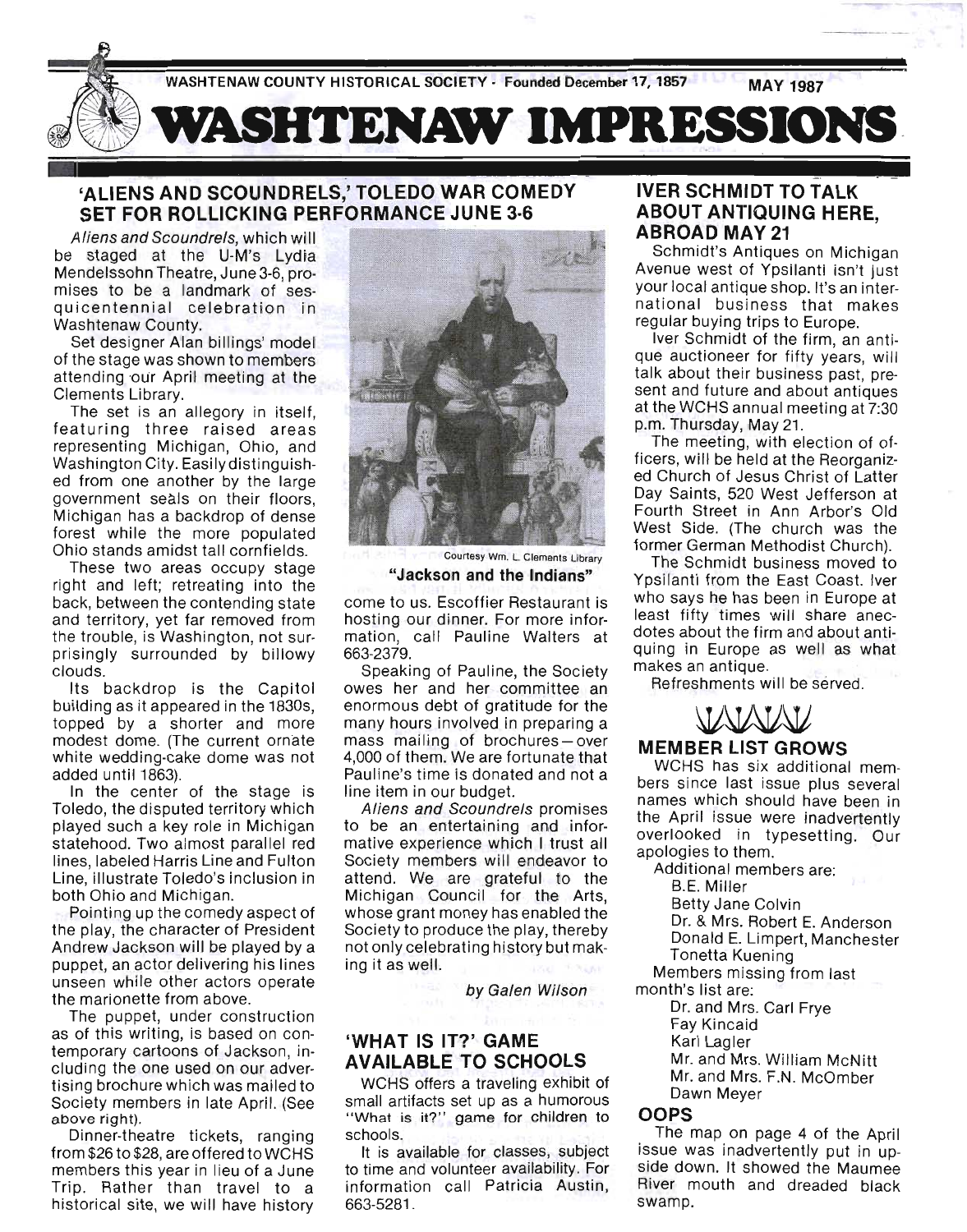# **FAMILY BUILDS NOSTALGIC LIFESTYLE AROUND MILL**

When someone unknowingly wanders down secluded Hartman Road south of Saline they are usually intrigued to find the 1827 Saline Mille at the end."<br>We at the end." When Taylor Jacobsen first saw it

in the late 1950s he fell in love with it and wanted to buy it. It took a yearand-a-half before the owners agreed to rent him the nearby house and 17 years before they agreed to sell him the house and mill.

Today he and his family are restoring the property, teaching art and ig the property, teaching art and<br>rofts closees there and living a I and that different and the most part of tostyle at least partly ref

Taylor and his wife, Charless, both art teachers, spoke and show-<br>other teachers, spoke and showboth art teachers, spoke and showed slides of the restoration at the April WCHS meeting. He has taught pin world meeting. He has taught. art at Saline High for 27 years.<br>Charlene formerly taught elementary art in Saline and is now "retired" and raising and is now retired. II Taising the Ji diju Alii.<br>boʻlgachaana alaa displayed

parties of the mill and two-story paintings of the mill and two-story bungalow house, snapshots of their<br>life there, hand-crafted baskets and candles and some like-new flowandles and some me-new nour auns from the uays when Frits and<br>reakel mede "Fency Petert" flows racher made rancy and cornmeal there.<br>The mill was once operated by

Frie Hill was once operated by anny Friis who own<br>ister Mrs. Brackel <sup>Or</sup>iginally there was a larger<br>Principally there was a larger

Originally there was a larger house on the property occupied by Miss Friis. The smaller house, now<br>Jacobsens, was originally a shed acobsens, was onginally a shed<br>rede into a house for Miss Friis's raue muu a nuu<br>rether, Herry.

brother, Harry.<br>But he didn't like the milling but he didn't like the mining usiness and moved away. She sold<br>So lorger house and moved into the smaller. The Jacobsens bought from Miss Friis's heirs.

from Miss Friis's heirs.<br>Taylor calls their project not just preservation but a lifestyle. In winter Economication but a mestyle. In writter Charlene cooks 95 percent of the<br>time on a wood cookstove. They hide their dishwasher behind a panel that looks like drawers. They alier that looks like drawers. They<br>loo hide their refrigerator and conalso hide their refrigerator and convection oven. They did not show slides of the

house interior which they are restorhouse interior which they are restoring to early 20th century style with antiques but invited the audience to their annual open house on the Sun-<br>day after Thanksgiving. after inanksgiving.<br>how showed a painting of the

mill, as it was, probably about 1920, the



. **This view of the Hartman Road mill is from a watercolor by Taylor Jacobsen who is restoring it.** 

by a 10th grade student of Taylor's, y a Tutti grade student of Taylor's, the house, the mill with a 1932 Ford<br>truck, by an adult student of his, and a limited edition lithograph of his mined edition minograph own watercolor of the mill.<br>In his painting the mill is red.

The mis-painting the Thin is red. there is a story that mannifermistian.<br>It mill painted after even war. It was mini-panned arter every war. It as gray originally. It indy nave been<br>thite once and it was red. It is now. dark chocolate brown which Taylor alik chocolate browli-which its<br>keelend thinks seems older. likes and thinks seems older.<br>- Slides of old black-and-white pic-

tures of the mill show a tall smokestack beside it, built in 1897, a "dinky little dormer," no porch on the front and a side drive-through door. ont and a side drive-through door. Also shown are the dam, the iron<br>bridge across it and the mill pond.

ge across it and the mill pond.<br>Sloot to the mill "go out Coline-Milan Road past the state fish hat-Milan Road past the state fish hatchery, turn right on Maple Road. Opposite the first farm house on the left is Hartman Road to the milL"

"The road drops down from a hill and there sits that beautiful mill.  $\mu$  when  $\sigma$  sits that beauther  $\mu$   $\mu$ . hill you'll go back in history at least ni you li go ba<br>0.00 years "

50-60 years."<br>"Many people were disappointed l didn't paint it red." But after he painted it brown, he asked people allited it blown, he asked people what they thought of the new paint<br>job and they said, "What are you talking about? They didn't seem to notice. It was the same value as the old red but (fresh) red would have stuck out like a sore thumb," he tuck ot A later picture showed the dormer

A fater picture showed the dormer tripled in size, a porch overhang for the loading dock and a smaller side door in place of the drive-through<br>door.

"It's one of the few mills in the area Henry Ford didn't restore. I'm kind of happy about that. Much as I like Henry Ford's mills, they're all n<del>o</del> rigili<br>Imilar "People I talk to are proud of the

fact this was a working mill. (During fact this was a working mill. (During<br>World War II) they put out a train car lol lot wat hij they put out a train car<br>ed of flour every 24 hours for the iau of fiour.<br>"Se offert." A circa 1960 picture of the mill,

when it had been vacant a year-anda-half, showed the little added office building. When Taylor moved out anding. Wilch Taylor Hoved Out top desk, wall clock and stand-up. desk. In fact, the whole building was esk. III lact, a museum.<br>However, most of the furnishings,

tools and machinery were taken out ous and machinery were taken out. through the years, much to his dismay. While much of the mill was<br>in exceptionally good shape it needs rexceptionally good shape it heeds.<br>wite a bit of exterior restoration, he ance a pit of exterior restoration, he  $\sim$ noted. The little porch rotted away<br>and fell off, for example.

Another old photo showed the mill and mill race from the pond and mill and mill race from the pond and<br>a board fence. The mill was originally a sawmill, who

he milli was originally a sawimit, he said. He thinks they may have set up the saw mill in the first place so<br>they could build the larger house.

why could build the larger house.<br>Thy the emokestack on a water power mill? He heard they put a power mill? He heard they put a steam engine in at one time and it blew up. There are holes in a one-<br>time exterior wall, now interior, that me exterior wan, now interior, that rove i<br>... when he moved there they were

using electrial power. They had using electrial power. They had blown up the dam in 1947 because<br>they didn't need it any more and they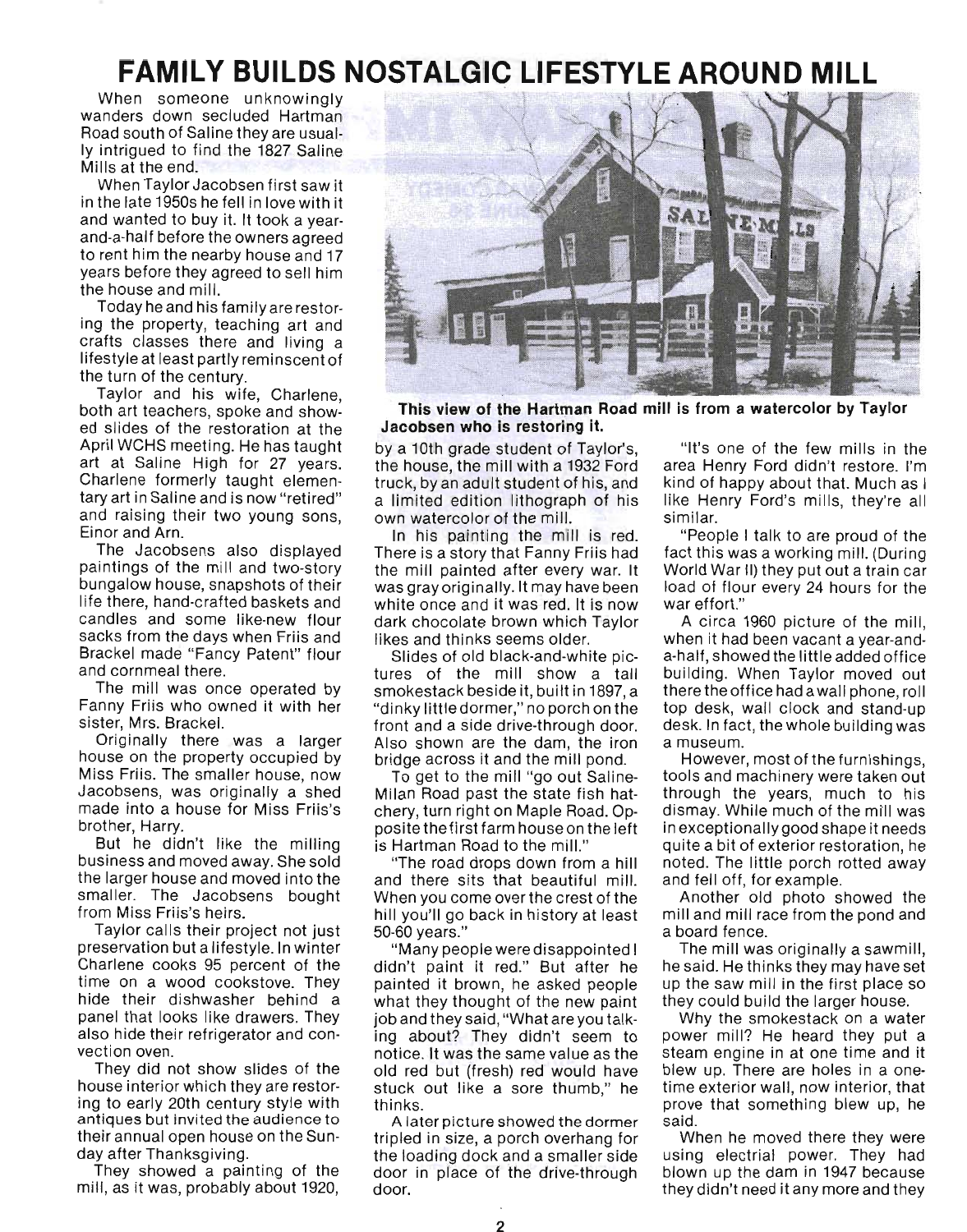had flooding problems.

Hartman Road used to continue past the mill over the iron bridge to Mooreville Road, he noted.

He remembers floods in Saline in 1943 and 1947. The latter one damaged the Saline Mill. He showed a picture of firemen and school children sandbagging the Ford pond dam in town in 1947.

In 1947, the floodwater was almost to the foundation of the Saline Mill when the dike broke and relieved the pressure on the dam. But they dynamited the dam because they didn't need it any more,

He doesn't plan to try to restore the pond because he thinks it would be physically impossible now with all the subdivisions and advancing urbanization in the area.

"We talk about the mill but the whole setting is what we're working on. We've added a lot of things to it to make it more of the time.

"The components of the layout include the house, mill, outhouse, a second outhouse used to store gasoline and oil, a studio which was the ice house at the fish hatchery, chicken house, six-bay carriage shed (garage), cooper shop (now studio), windmill tower, iron bridge, barn, potter shed or tool shed for garden and mill race.

"We've renovated most of the outbuildings before starting on the mill. Our intent now is to rectify the oustide of the mill." They want to

#### FANNY FRIIS WAS ONLY WOMAN MILLER IN U.S.

Fanny Friis who operated the Saline Mills on Hartmand Road south of Saline for some years was cited in Robert Ripley's "Believe It or Not" column as the only woman miller in the United States.

turn it into their private studio but keep it as much as possible as it would have been at the turn-of-thecentury.

"Just last summerwe got the sign on the front (Saline Mills, 1827)" and he put up a hook for a four-foot Christmas wreath.

A county commissioner told him they'd like to buy the mill and the nearby Saline Valley Farms and turn it into a metro park. Taylor became "quite concerned."

A park representative came to talk to him. Taylor told him, "It's been my experience that when you fellows put in a park you pick it because of



Pastry flour sack from former Friis and Brackel mill.

where its at and what it looks like and the first thing you do is bring in a bulldozer and change it completely. The guy smiled."

"People say you could turn it into a restaurant. You could turn it into a number of things. But one of the things we love about it is the solitude.

"The mill had an eight-foot head of water to run the steel tub turbine. That was a very powerful mill. There is a painting in the Saline Library of the mill on Hartman Road with an undershot wheel. I have never found any indication of how it went or where it went."

The dormer had been enlarged when a hand-operated elevator was installed. Taylor had to rebuild the dormer. He has had the chimney, stone and brickwork pointed and repaired and the roof fixed. Siding needs to be repaired on one side.

A lot of mill machinery is gone. Much of it was worn out and sold for scrap iron but there is some including six or seven built in bins and a sifter. Much of the machinery was made in YpSilanti, he said.

When he moved there they no longer ground flour but were still selling flour, bringing it in from Hillsdale and Wisconsin.

One of the Jacobsens' outhouses, a four-holer, came off a farm on Saline Waterworks Road. Its probably the only outhouse in the county that has stenciling on it.

Chralene had a workshop on stenciling. "I said, hey, I've got a place that can use some stenciling. So she went down and we've got the most beautiful stenciling-lavendar and T WINDS BROKER purple cosmos."

The nearby state fish hatchery was going to get rid of its ice house and it was offered to Jacobsen. He got a farmer friend, "probably the finest engineer I ever met, no schooling, but he can look over a situation and figure out how to do it expediently and inexpensively."

"We went down there and jacked it up, put it on two beams, hooked it to a tractor and ran it down the road."

The hatchery had used it to raise worms. It had a lot of insulation in it. Under it the Jacobsens found beautiful pine boards which they varnished. Although it's almost too small for a weaving studio, Charlene has three looms in it.

"Charlene is an expert spinner and weaver and then she got interested in basket weaving which is more interesting and profitable," he said.

"The six-bay carriage shed was really in rough shape when I first came." He went to two different contractors to ask the cost of repair. They both looked and said, "Got a match?"

Taylor kept looking at it. Finally, he got a neighbor to help jack it up and fix it. By the time he got a tin roof on it he had \$1 ,000 in it, very reasonable for a six-bay garage, he thought. He put a cement floor in two bays for his car and tractor. On one of the walls is written "July 24, '05."

The cooper shop where the mill built barrels for flour originally sat behind the mill on the mill race. Taylor figured it would make a wonderful workshop and called on his farmer friend to move it to a more convenient location.

#### OWNER THINKS MILL BUILT IN 1827

Asked if the mill was built in 1827, Taylor Jacobsen said the Washte· naw County History says Orrin Par· sons built this mill in 1830 but the Wasthenaw County Atlas (1874) says he moved in and built a sawmill in 1827 and built a house in 1829.

"I don't know if this is the exact building and site but I guess it is. If anybody can prove any different I'll change it."

The jacked it up and cut two fiftyfoot trees to slide under it. But when they tried to pull it, it wouldn't budge. They broke three chains.

After lunch, the farmer sent his son home for the Allis Chalmers tractor. They hooked that on the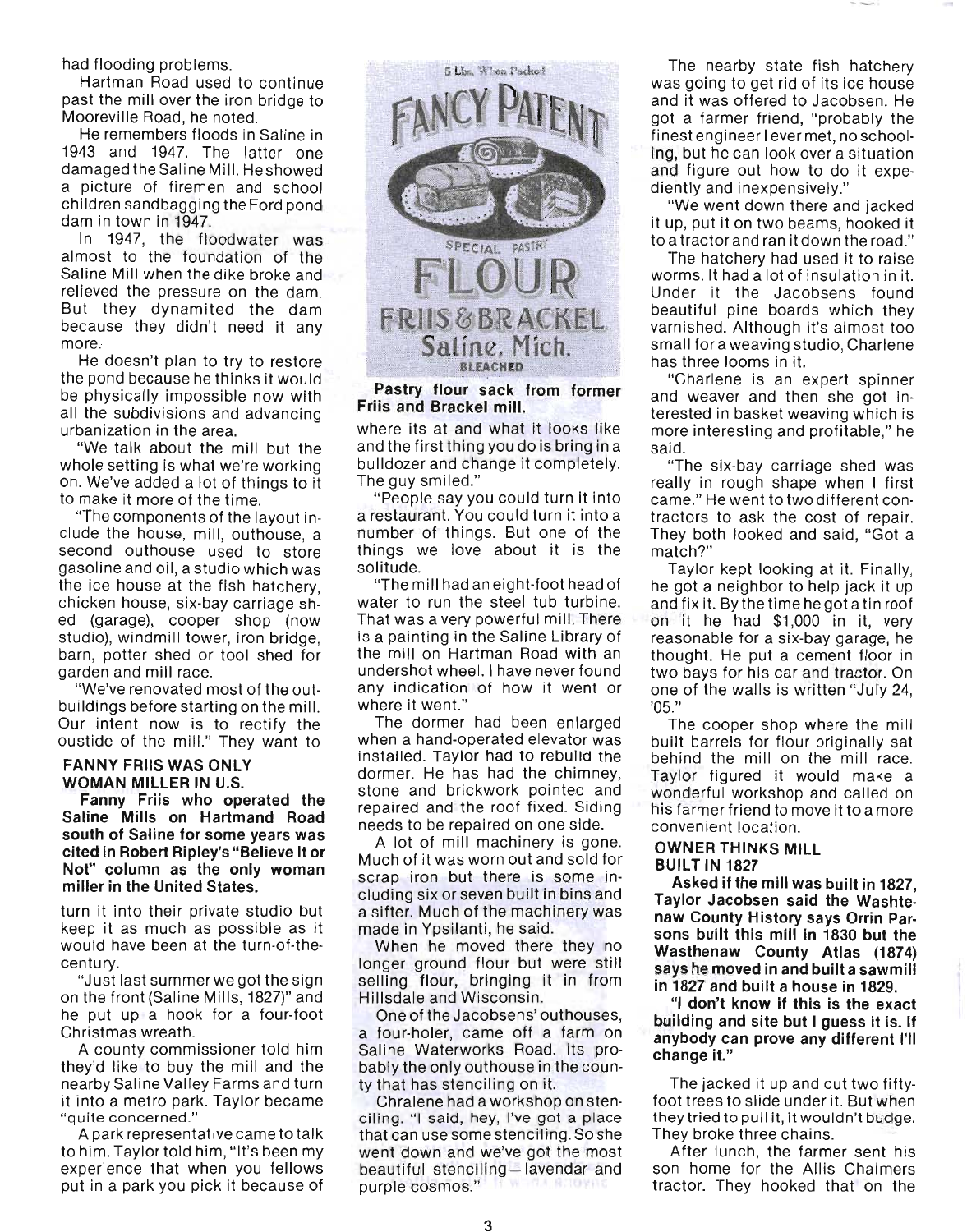front, the caterpillar on the back, and with one pulling and one pushing they moved it.

They had to make big S-curves to get it facing the right way. Now it sits near the house as if it had been there forever, he said.

He wants to restore the iron bridge soon as its rusting pretty badly. Fixing the barn is another summer project, one of a long list he can see to do.

He had added a cupola to the barn and atop the cupola a small spire from the Saline Presbyterian Church of which he is a member. The church was renovated and the spire replaced.

The iron bridge is the only way he can get to the other side of his property. THey have 30-35 acres, much of its the former pond bed or flood plain with the Saline River running through the middle.

"It floods up to five times each spring, depending on how much snow and rain there is. This spring is one of the first I can remember when we've had no flood at all."

He had had someone repoint the stones around the bridge foundation. The young man was working busily by himself when he noticed his feet felt wet. He continued and soon was standing in four inches of water. The city had taken that day to empty the pond in town. (They are about 2% miles from downtown Saline).

Taylor found a 1932 Ford truck which he restored and painted and backed up to the dock. A fellow who had hauled flour at the mill told him that was almost exactly the same kind of truck he had used.

Taylor said the man had used a Model A. Taylor's 1932 model has a V-8 engine and the cab has a steel top.

When motorists wander in, Taylor usually goes out to talk to them and sometimes hears interesting anecdotes about the mill. (They would like more information about it).

One man told him Fanny Friis used to come out to his farm field and buy wheat. She only bought winter wheat and only from certain farmers with clean fields.

The Jacobsens raise chickens, geese, turkeys and sheep. They have a large garden and both he and she do a lot of canning and freezing. This year, Einor, has a couple of pigs for a 4-H project.

They like to share their place, he



#### Photos courtesy of Taylor Jacobsen **SALINE MILLS CIRCA 1900**

said. They have an annual church picnic there. Once they had a combined Presbyterian-Methodist-Baptist vacation Bible school there.

For the Bible school they put up seven tents. The morning snack was something they might have eaten in Jesus' time such as honey or almonds.

Charlene discussed their arts and crafts classes which go on weekly the year around except when they are on vacation.

They started children's afterschool art classes when they feared the public schools might run out of funding. They didn't but the classes continue. To keep class size down to a maximum of 12, they split the classes and have a second on Thurs-



**A piece of flour milling machinery still in the milL Does anyone know if it is a sifter?** 

day with another teacher.

Saturdays they have one-day workshops in which you come at 9:30 a.m. and leave at 3:30 p.m. with a finished project. Every Monday evening there are open studio basket weaving classes and also on Thursday mornings.

Charlene is particularly interested in revival crafts - spinning, rug hooking and braiding, candlemaking, soapmaking, herbal wreaths, potpourri etc.

"Taylor asked me to draw up a list so we could mention all the classes. When he came home today it was this long," she said, holding up a long sheet of paper and he said, "Don't read it."

She also noted they have a large number of different instructors who come and teach their crafts.

They only had part of a broken key with a piece of brass brazed on for the mill, she said.

One day the Ann Arbor Handweaver's Guild visited on a studio tour. Charlene told them about Fanny Friis who had run the mill at one time, something very unusual.

That afternoon Taylor came home from school and was weeding the garden on his hands and knees when a perfect key appeared in the dirt.

Charlene kidded that "Fanny must have liked what we said about her that day."

"One of the hardest problems in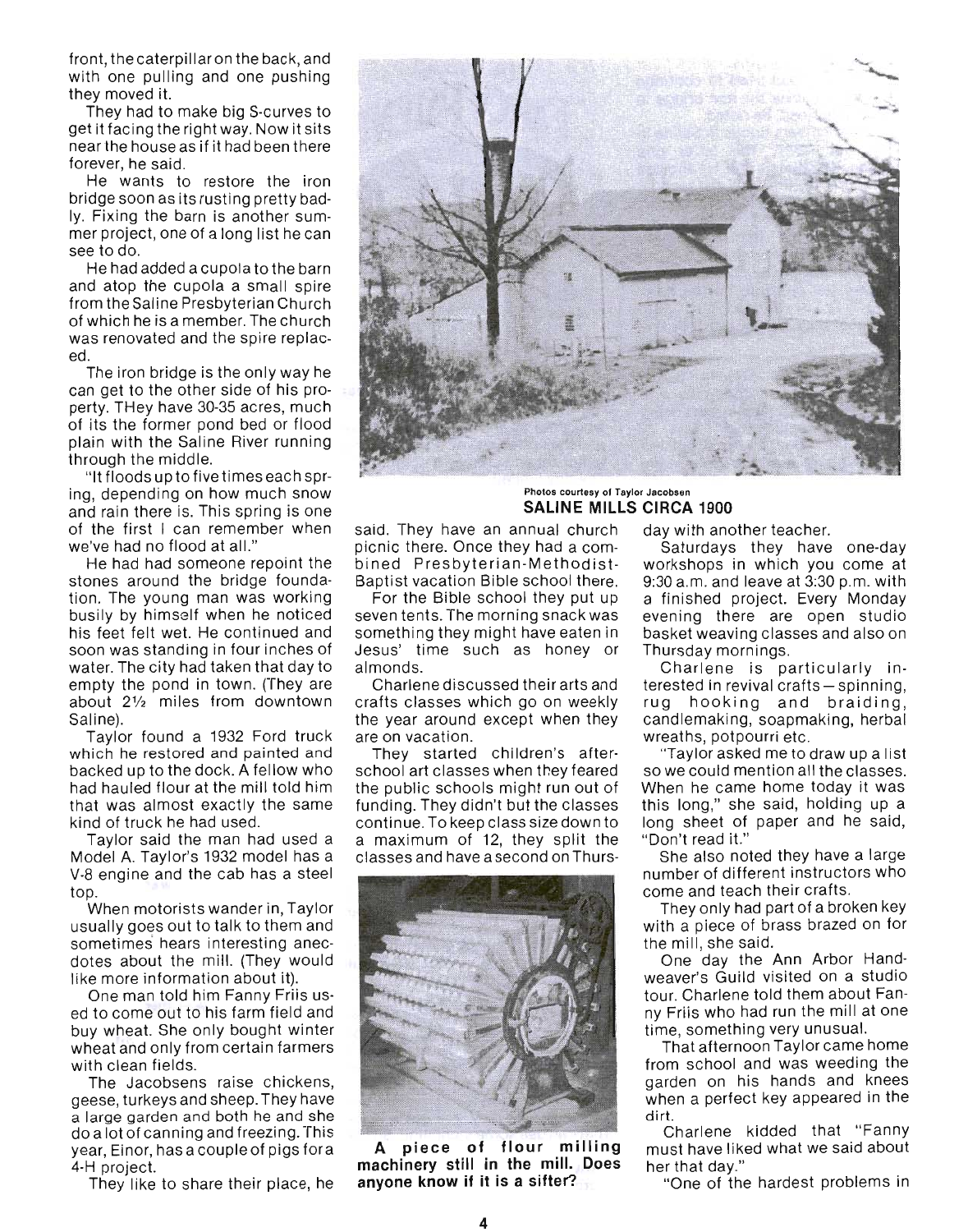trying to restore to the turn-of-thecentury is that you can't use plywood. I have to tear down buildings to get boards. Instead of aluminum drip edge you have to use shingle shakes.

"We may change the interior of the mill, but we'll try to keep the exterior looking the way it used to."

The Jacobsens figure the project will be a lifelong labor of love. But when Taylor got the last roof on, he said, "The next time this gets done, they're doing it (meaning his sons)."

#### **NEW COUNTY HISTORY PROGRESSING**

The new history of Washtenaw County sponsored by WCHS is expected to be available in the spring of 1988.

Ruth Bordin has completed the general text and local businesses are being invited to tell their stories in the "Partners in Progress" section to be written by Margo Macinnes.

Ms. Bordin, a former Eastern Michigan University history teacher, is a research affiliate of Bentley Historical Library. Ms. Macinnes is president of a'-writing, photography and graphic design firm and manages publications at Henry Ford Museum.

#### **KEEP POINTS COMING, WCHS NOW HAS 64%**

WCHS now has more than 63 percent of Knapp's Restaurant points needed for a movie and slide screen thanks to a number of kind members and friends. The Society has until September 30 to reach its goal of 5,450. At latest count we have 3,507.

So, if you eat at Knapp's, please continue to ask for your points when you pay your bill. Save the yellow point slips and bring or send them to: Alice Ziegler, 537 Riverview, Ann Arbor, MI 48104. You or your friends can get points at any Knapp's.

### **SALINE SOCIETY PLANS TO REORGANIZE**

Well over 50 persons turned out April30to hear about Saline soldiers in the Civil War and talk about reactivating the historical society there.

Dave Peck of Saline gave a slide presentation and exhibited Civil War artifacts. A volunteer committee inmacis. A volumed committee in-<br>uding Alberta Regers who cluding Alberta Rogers who<br>spearheaded the effort and Robert Harrison, Washtenaw County clerk who lives in Saline, was formed to make further plans.

### COBBLESTONE PLANS **VAUDEVILLE, FAIR**

Summer events at Cobblestone Farm will include an arts and crafts fair June 7, a July 4th celebration from 12-5 p.m. Saturday the 4th and a vaudeville troupe will be performing nightly in a tent show August 11-15. The troupe are the Rosier Players from Jackson Community College.

The house will be open for tours 1-4 p.m. Thursday through Sunday each week.



### **GENEALOGISTS TO HEAR ABOUT LOS LIBRARY**

A panel of librarians will discuss "Using the LOS in Ann Arbor Branch USING THE LOS IN ANIMATOOI BRANCH of Washtenaw County meeting 2 of Washtenaw County meeting 2<br>p.m. Sunday, May 17, at Washtenaw  $\sum_{i=1}^{n}$  College. It will follow UTHE CORPORATE ANNUAL TURNER the annual meeting and election of<br>officers at 1:30. It will be in Lecture Hall II of the

Liberal Arts-Science Building. Liberal Arts-Science Building.<br>Carolyn Griffen will lead a class on aroiyii Gifflefi wili lead a Ciass on<br>Sharing Your Cenealogical Finds" afterward.<br>Homised GSWC plans a picinc June 28 and

a cemetery reading in July.

#### **KEMPF HOUSE OPEN, AWARDS TO BE GIVEN**  Kempf House, 312 South Division,

 $\frac{1}{2}$   $\frac{1}{2}$   $\frac{1}{2}$   $\frac{1}{2}$   $\frac{1}{2}$   $\frac{1}{2}$   $\frac{1}{2}$   $\frac{1}{2}$   $\frac{1}{2}$   $\frac{1}{2}$   $\frac{1}{2}$   $\frac{1}{2}$   $\frac{1}{2}$   $\frac{1}{2}$   $\frac{1}{2}$   $\frac{1}{2}$   $\frac{1}{2}$   $\frac{1}{2}$   $\frac{1}{2}$   $\frac{1}{2}$   $\frac{1}{2}$   $\frac{1}{2}$  is open with guided tours 1-4 p.m. Sundays excepts holiday weekends and will be open during the art fair<br>1-4 p.m. each afternoon. ).m. each afternoon.<br>navel lareesrystien lewerd

Annuar preservation award ceremonies will be 3-5 p.m. Sunday, May 17. The Ann Arbor Historic<br>District Commission makes awards to persons for preservation and persons for preservative.<br>The maintenance.

#### **'ALIENS AND SCOUNDRELS' TICKET INFORMATION FOR WCHS PLAY**

"Aliens and Scoundrels," a Michigan and Scoundrels, a Michigan sesquicentennial comedy about the Toledo War, will be<br>presented at 8 p.m. Wednesday to  $\frac{1}{2}$  is set the  $\frac{1}{2}$  of  $\frac{1}{2}$  at  $\frac{1}{2}$  at  $\frac{1}{2}$  at  $\frac{1}{2}$  at  $\frac{1}{2}$  at  $\frac{1}{2}$  at  $\frac{1}{2}$  at  $\frac{1}{2}$  at  $\frac{1}{2}$  at  $\frac{1}{2}$  at  $\frac{1}{2}$  at  $\frac{1}{2}$  at  $\frac{1}{2}$  at  $\frac{1}{2}$  at  $\frac{1$ aturuay, Julie 3-6, at Lydia<br>Iendelseehe Theatre, Ann Arbor, Mendelssohn Theatre, Ann Arbor, and at 2 p.m. Saturday, June 6.

The original play by Ellen Prosser is sponsored by WCHS and the University of Michigan Celebration '87 Committee with funding from the Michigan Council for the Arts and cooperation of Ann Arbor Civic<br>Theatre. alie.<br>Selete may be ordered by

ding check or money ordered by senadressed stamped enveloped to the uuressed stamped envelope to Washtenaw County Historical Society, Pauline Walters, 2200 Fuller Road, Apt. 1202B, Ann Arbor,<br>MI 48105. Evening tickets are \$8 June 3 & 4,

 $\sim$  19 June 5  $\alpha$  G  $\alpha$  C  $\alpha$  Seturday mating is  $\alpha$  4,  $\frac{3}{7}$  Combination theater ticket with  $\frac{3}{7}$ dinner at Escoffier Restaurant also with dinner at Escoffier Restaurant also offered \$25-27 in place of June tour. Questions? Call Ms. Walters at<br>(313) 663-2379 or 764-3982.

#### **THANKS, HELPERS**  Many thanks are due Pauline

Walters and her helpers in getting Walters and her helpers in getting more than 4,000 brochures ready to mail about the Society-sponsored play, "Aliens and Scoundrels."

Helpers included Reeva Cranor, Elizabeth Dusseau, Lucy and Joseph Kooperman, Galen Wilson<br>and Lawrence Ziegler.



#### **HOW TO JOIN WCHS**  TO JOIN WUHS SEND NAME, AND NO SEND NAME, AND A

dress pour vous send name, address and phone number with check or money order payable to Washtenaw County Historical Society to Pauline Walters, membership chairman, 2200 Fuller Road, B-1202, Ann Arbor, MI 48105. Questions? Call her at 663-2379 even-<br>ings/weekends. Annual membership is \$8 in-

Allinual membership is \$8 individual, \$15 a couple. Senior individual is \$6, senior couple, \$11. Sustaining is \$50, commercial, \$25, and student, \$2. Persons 60 or more are eligible for senior membership.<br>Only one of a couple need be 60.